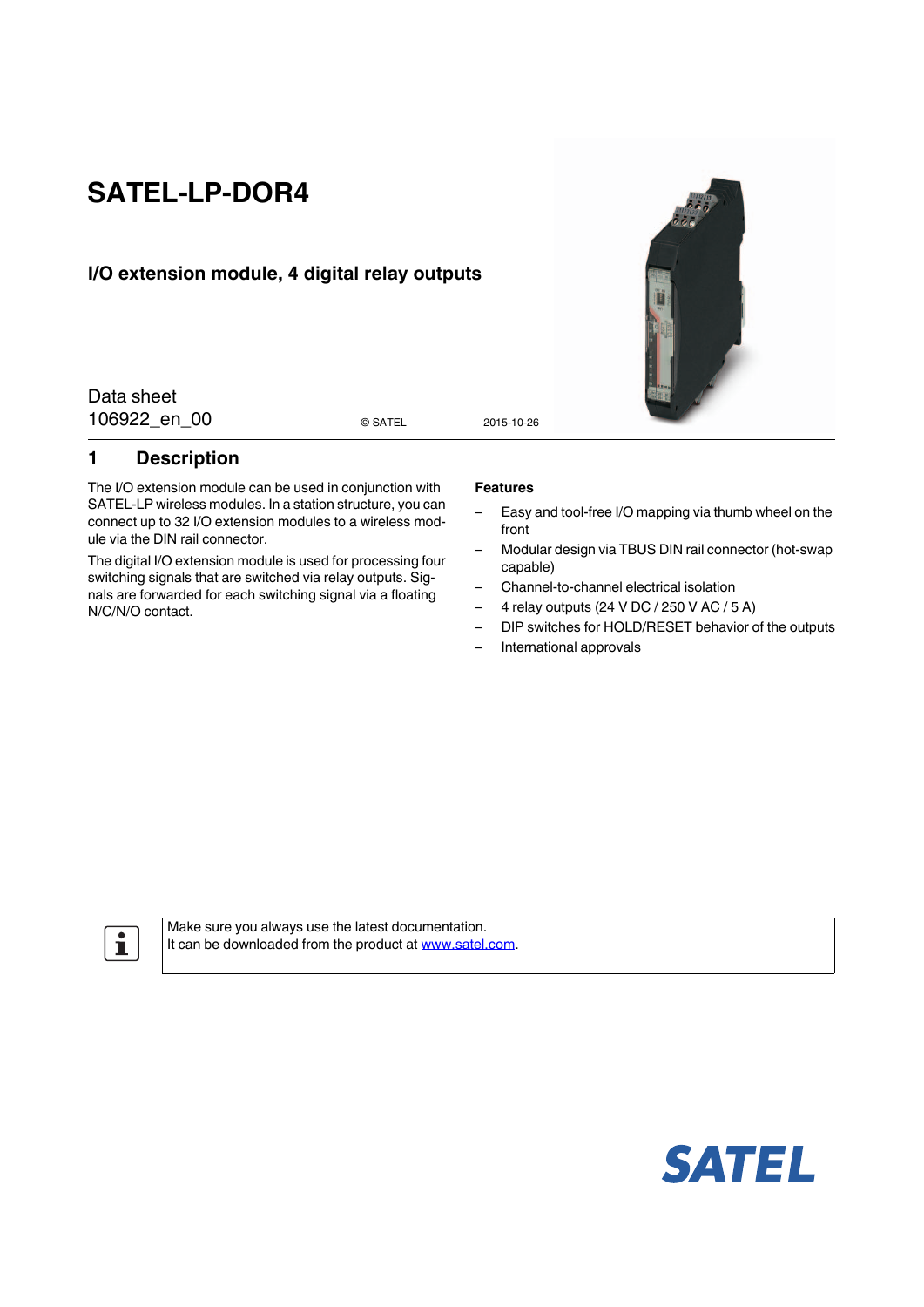<span id="page-1-0"></span>

| $\mathbf{2}$ |     | <b>Table of contents</b> |  |
|--------------|-----|--------------------------|--|
| 1.           |     |                          |  |
| 2            |     |                          |  |
| 3            |     |                          |  |
| 4            |     |                          |  |
| 5            |     |                          |  |
|              | 5.1 |                          |  |
|              | 5.2 |                          |  |
| 6            |     |                          |  |
|              | 6.1 |                          |  |
|              | 6.2 |                          |  |
|              | 6.3 |                          |  |
|              | 6.4 |                          |  |
|              | 6.5 |                          |  |
|              | 6.6 |                          |  |
|              | 6.7 |                          |  |
|              | 6.8 |                          |  |
| 7            |     |                          |  |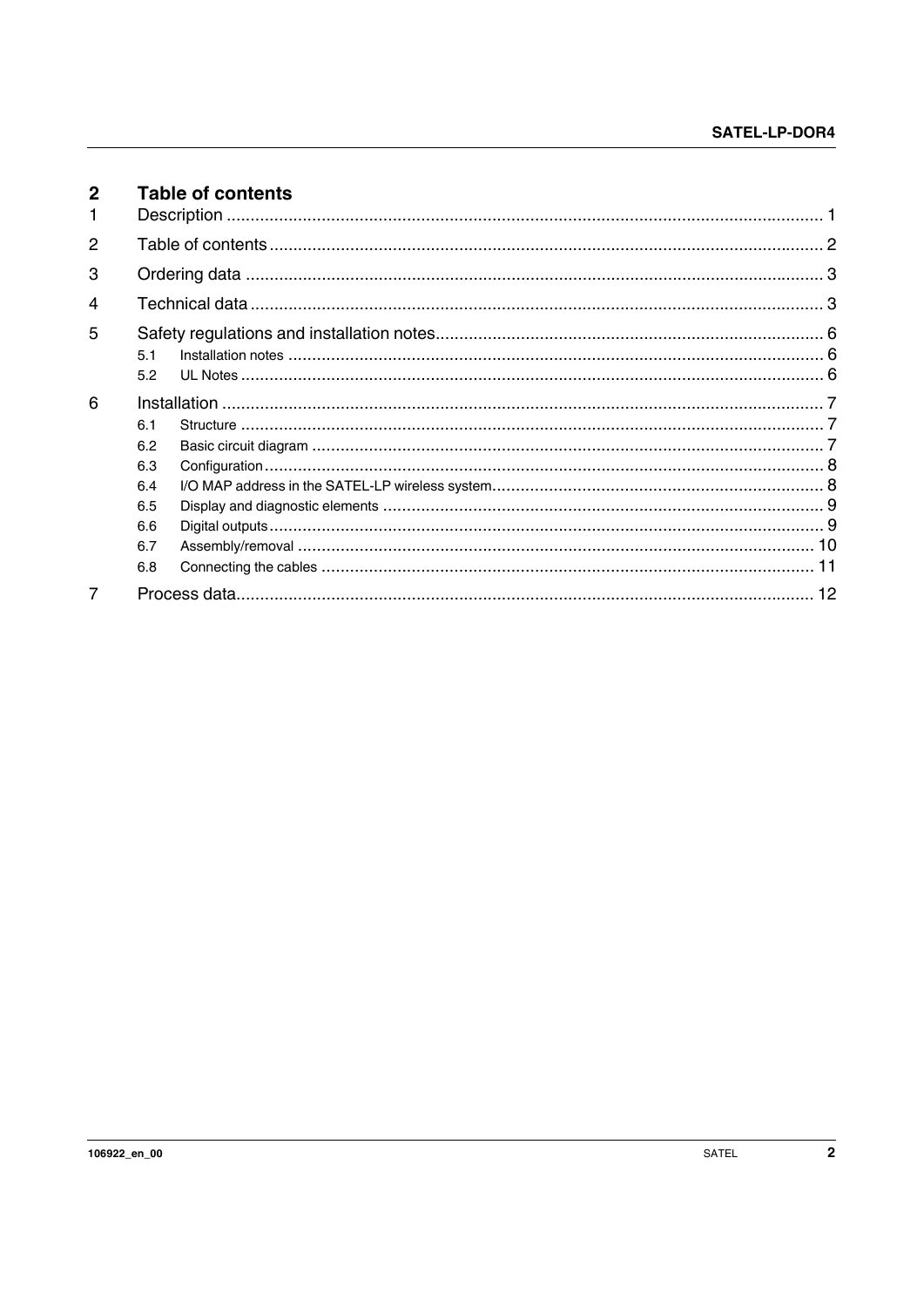## <span id="page-2-0"></span>**3 Ordering data**

| <b>Description</b>                                                                                                                                                                                                       | <b>Type</b>   | Order No. | Pcs./Pkt. |
|--------------------------------------------------------------------------------------------------------------------------------------------------------------------------------------------------------------------------|---------------|-----------|-----------|
| Digital I/O extension module with 4 digital relay outputs<br>(6 A, 250 V AC/ 24 V DC), with screw connection, incl. DIN rail connector                                                                                   | SATEL-LP-DOR4 | YI0102    |           |
| <b>Accessories</b>                                                                                                                                                                                                       | <b>Type</b>   | Order No. | Pcs./Pkt. |
| 2400 MHz wireless transceiver with RS-232, RS-485 2-wire interface,<br>expandable with I/O extension modules, with screw connection, antenna<br>connection: RSMA (female), including DIN rail connector, without antenna | SATEL-LP24    | YM0424    |           |
| 868 MHz wireless transceiver with RS-232, RS-485 2-wire interface,<br>expandable with I/O extension modules, with screw connection, antenna<br>connection: RSMA (female), including DIN rail connector, without antenna. | SATEL-LP8     | YM0408    |           |
| 900 MHz wireless transceiver (transmitter and receiver) with RS-232 and<br>RS-485 interface, can be extended with I/O extension modules                                                                                  | SATEL-LP9     | YM0409    |           |
| Digital I/O extension module with 4 digital inputs (0250 V AC/DC).<br>with screw connection, incl. DIN rail connector                                                                                                    | SATFI-I P-DI4 | YI0101    |           |

## <span id="page-2-1"></span>**4 Technical data**

| <b>Dimensions</b>                                                                                                           |                                                             |
|-----------------------------------------------------------------------------------------------------------------------------|-------------------------------------------------------------|
| Dimensions W/H/D                                                                                                            | 17.5 mm / 99 mm / 114.5 mm                                  |
| <b>General data</b>                                                                                                         |                                                             |
| Overvoltage category                                                                                                        | $\mathbf{I}$                                                |
| Mounting position                                                                                                           | any, on standard DIN rail NS 35 in accordance with EN 60715 |
| Degree of protection                                                                                                        | IP <sub>20</sub>                                            |
| Pollution degree                                                                                                            | 2                                                           |
| Type of housing                                                                                                             | PA 6.6-FR, green                                            |
| Flammability rating according to UL 94                                                                                      | V <sub>0</sub>                                              |
| MTTF (mean time to failure) Telcordia standard, 25°C temperature,<br>21% operating cycle (5 days a week, 8 hours a day)     | 1087 Years                                                  |
| MTTF (mean time to failure) Telcordia standard, 40°C temperature,<br>34.25% operating cycle (5 days a week, 12 hours a day) | 523 Years                                                   |
| MTTF (mean time to failure) Telcordia standard, temperature 40°C,<br>operating cycle 100% (7 days a week, 24 hours a day)   | 204 Years                                                   |
| <b>Supply</b>                                                                                                               |                                                             |
| Supply voltage range                                                                                                        | 19.2 V DC  30.5 V DC (TBUS)                                 |
| Max. current consumption                                                                                                    | $\leq$ 55 mA (At 24 V DC, at 25°C)                          |
| Transient surge protection                                                                                                  | Yes                                                         |
| <b>Relay output</b>                                                                                                         |                                                             |
| Number of outputs                                                                                                           | 4                                                           |
| Contact type                                                                                                                | <b>PDT</b>                                                  |
| Contact material                                                                                                            | AgSnO <sub>2</sub>                                          |
| Maximum switching voltage                                                                                                   | 250 V AC<br><b>24 V DC</b>                                  |
| Min. switching current                                                                                                      | $\geq 10$ mA                                                |
| Max. switching current                                                                                                      | 5 A (per channel)                                           |
| Mechanical service life                                                                                                     | 1 x $10^7$ cycles                                           |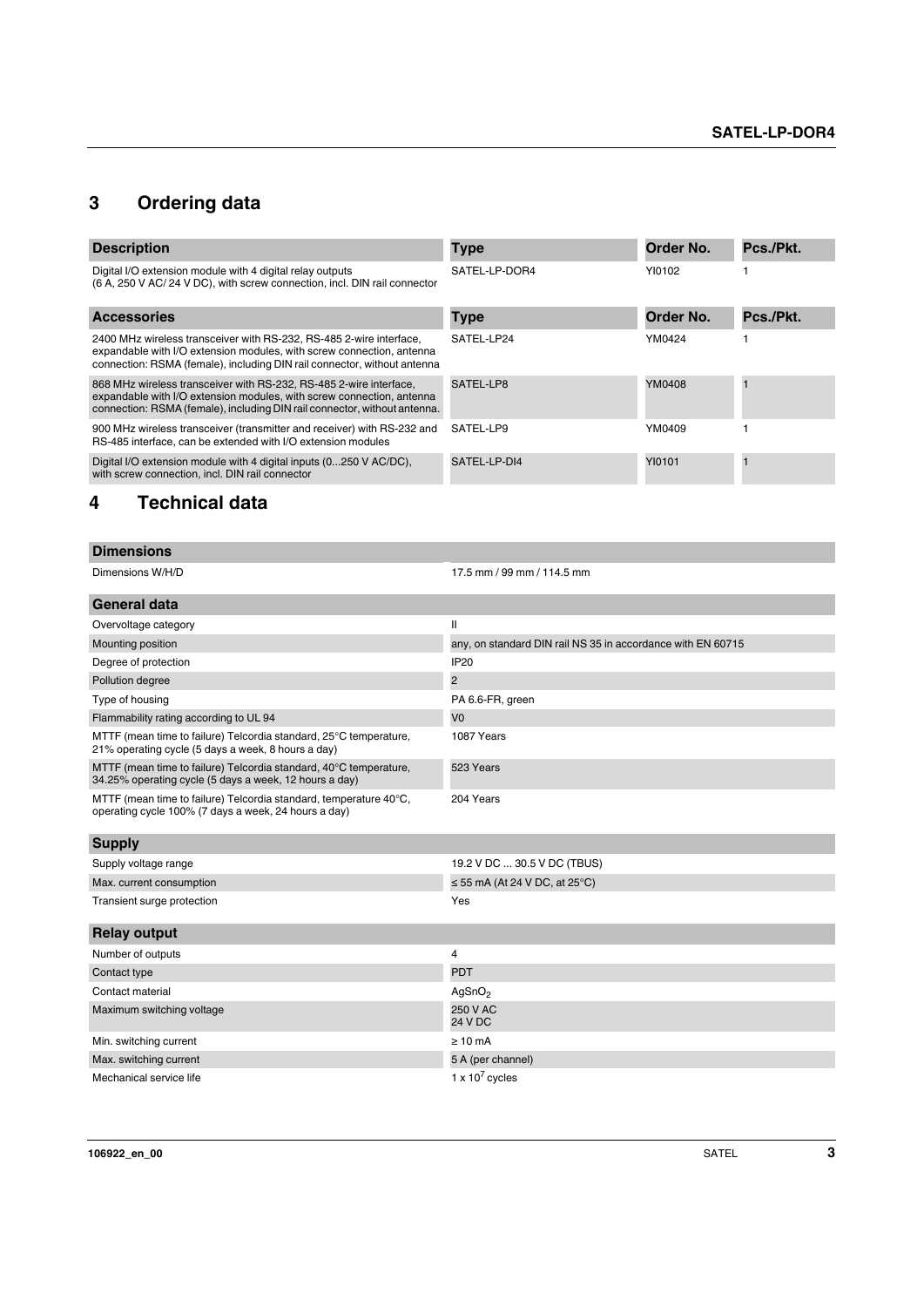| <b>Relay output</b>                                 |                                                                                                                                                                                                                                                         |
|-----------------------------------------------------|---------------------------------------------------------------------------------------------------------------------------------------------------------------------------------------------------------------------------------------------------------|
|                                                     |                                                                                                                                                                                                                                                         |
| Electrical service life                             | $1 \times 10^5$ cycles (At 5 A, 250 V AC, ohmic)<br>2 x 10 <sup>5</sup> cycles (At 2 A, 250 V AC, cos φ 0.4)<br>$2 \times 10^5$ cycles (At 1 A, 24 V DC, L/R = 48 ms)                                                                                   |
| Maximum switching frequency                         | 2 Hz                                                                                                                                                                                                                                                    |
| Switching capacity                                  | 140 W (24 V DC)<br>120 W (30 V DC)<br>20 W (48 V DC)<br>18 W (60 V DC)<br>22 W (110 V DC)<br>40 W (220 V DC)<br>42 W (250 V DC)<br>1500 VA                                                                                                              |
| Behavior of the outputs (adjustable via DIP switch) | Hold / Reset                                                                                                                                                                                                                                            |
| <b>Electrical isolation</b>                         |                                                                                                                                                                                                                                                         |
| Digital I/O                                         | 300 V (Rated insulation voltage (in each case between the digital outputs // TBUS<br>supply, reinforced insulation according to EN 61010))                                                                                                              |
|                                                     | 300 V (Rated insulation voltage (to adjacent devices, basic insulation in accor-<br>dance with EN 61010))                                                                                                                                               |
| <b>Test voltage</b>                                 |                                                                                                                                                                                                                                                         |
| Digital I/O                                         | 2.5 kV AC (50 Hz, 1 min.)                                                                                                                                                                                                                               |
|                                                     |                                                                                                                                                                                                                                                         |
| <b>Connection data</b>                              |                                                                                                                                                                                                                                                         |
| Connection method                                   | Screw connection                                                                                                                                                                                                                                        |
| Conductor cross section, solid                      | 0.2 mm <sup>2</sup> 2.5 mm <sup>2</sup>                                                                                                                                                                                                                 |
| Conductor cross section, flexible                   | $0.2 \text{ mm}^2$ 2.5 mm <sup>2</sup>                                                                                                                                                                                                                  |
| Conductor cross section AWG/kcmil                   | 2414                                                                                                                                                                                                                                                    |
| Stripping length                                    | 7 mm                                                                                                                                                                                                                                                    |
| <b>Tightening torque</b>                            | 0.6 Nm                                                                                                                                                                                                                                                  |
| <b>Status indication</b>                            |                                                                                                                                                                                                                                                         |
|                                                     |                                                                                                                                                                                                                                                         |
| Status display                                      | Green LED (supply voltage, PWR)<br>Green LED (bus communication, DAT)<br>Red LED (periphery error, ERR)<br>Yellow LED (digital output, DO1)<br>Yellow LED (digital output, DO2)<br>Yellow LED (digital output, DO3)<br>Yellow LED (digital output, DO4) |
| <b>Ambient conditions</b>                           |                                                                                                                                                                                                                                                         |
| Ambient temperature (operation)                     | -40 °C  70 °C (>55 °C derating)<br>-40 °F  158 °F (>131 °F derating)                                                                                                                                                                                    |
| Ambient temperature (storage/transport)             | $-40 °C  85 °C$<br>-40 °F  185 °F                                                                                                                                                                                                                       |
| Permissible humidity (operation)                    | 20 %  85 %                                                                                                                                                                                                                                              |
| Permissible humidity (storage/transport)            | 20 %  85 %                                                                                                                                                                                                                                              |
| Altitude                                            | 2000 m                                                                                                                                                                                                                                                  |
| Vibration (operation)                               | in accordance with IEC 60068-2-6: 5g, 10 Hz  150 Hz                                                                                                                                                                                                     |
| Shock                                               | 16g, 11 ms                                                                                                                                                                                                                                              |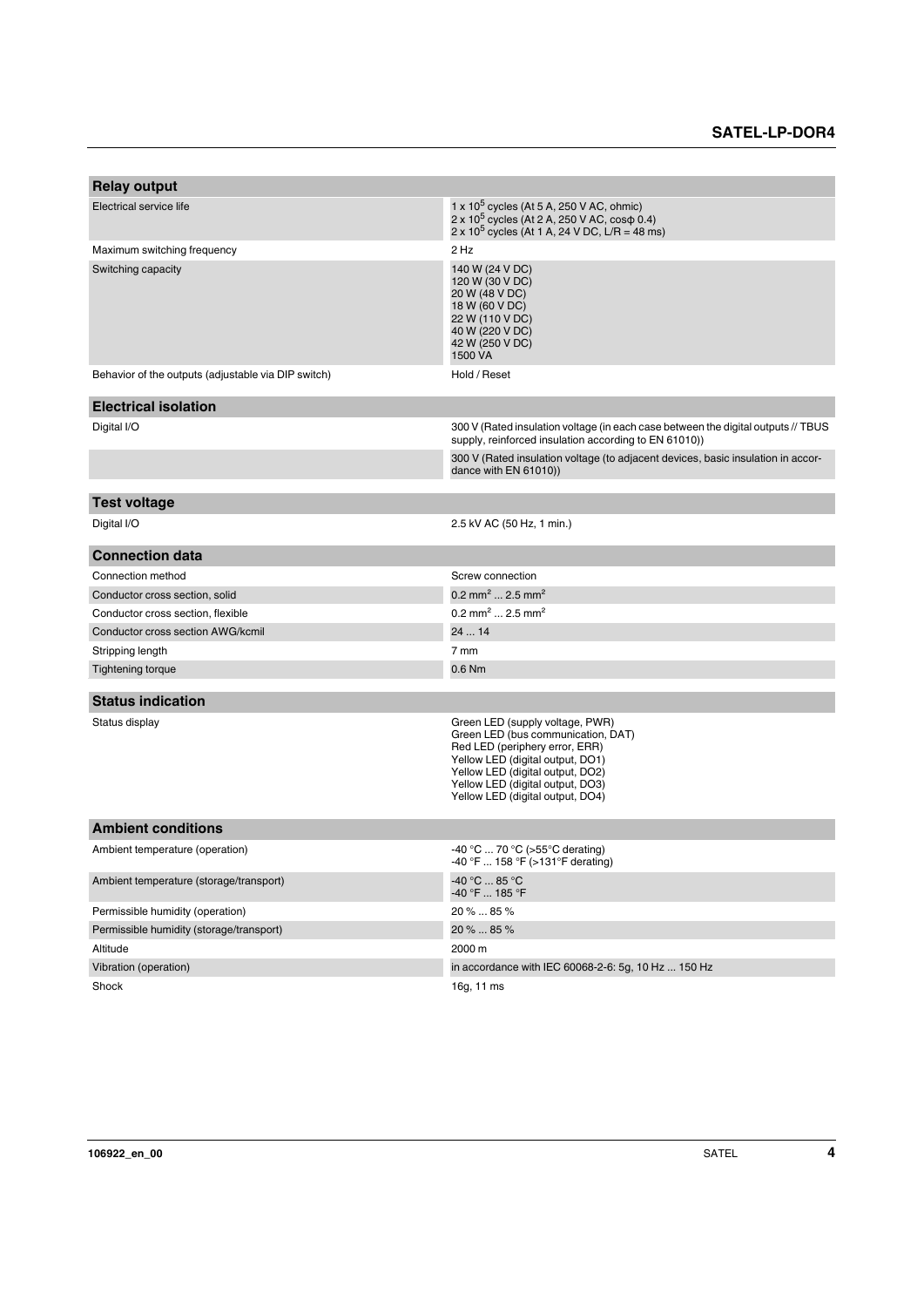#### **Operating conditions for the extended temperature range (+55 °C ... 70 °C)**

No function restrictions for the extended temperature range if you observe a minimum spacing of 17.5 mm between the modules. The mini- $\mathbf{i}$ mum spacing is the width of a DIN rail connector. Otherwise please observe the following restrictions:

― Maximum switching current of 1 A per channel Individual operating conditions available on request.

## **Certification**

Conformance Conformance CE-compliant

UL, USA / Canada UL 508 Listed

Class I, Div. 2, Groups A, B, C, D T4A Class I, Zone 2, IIC T4

#### **Conformance**

EMC directive 2004/108/EC EN 61000-6-2; EN 61000-6-4



Figure 1 Derating the digital outputs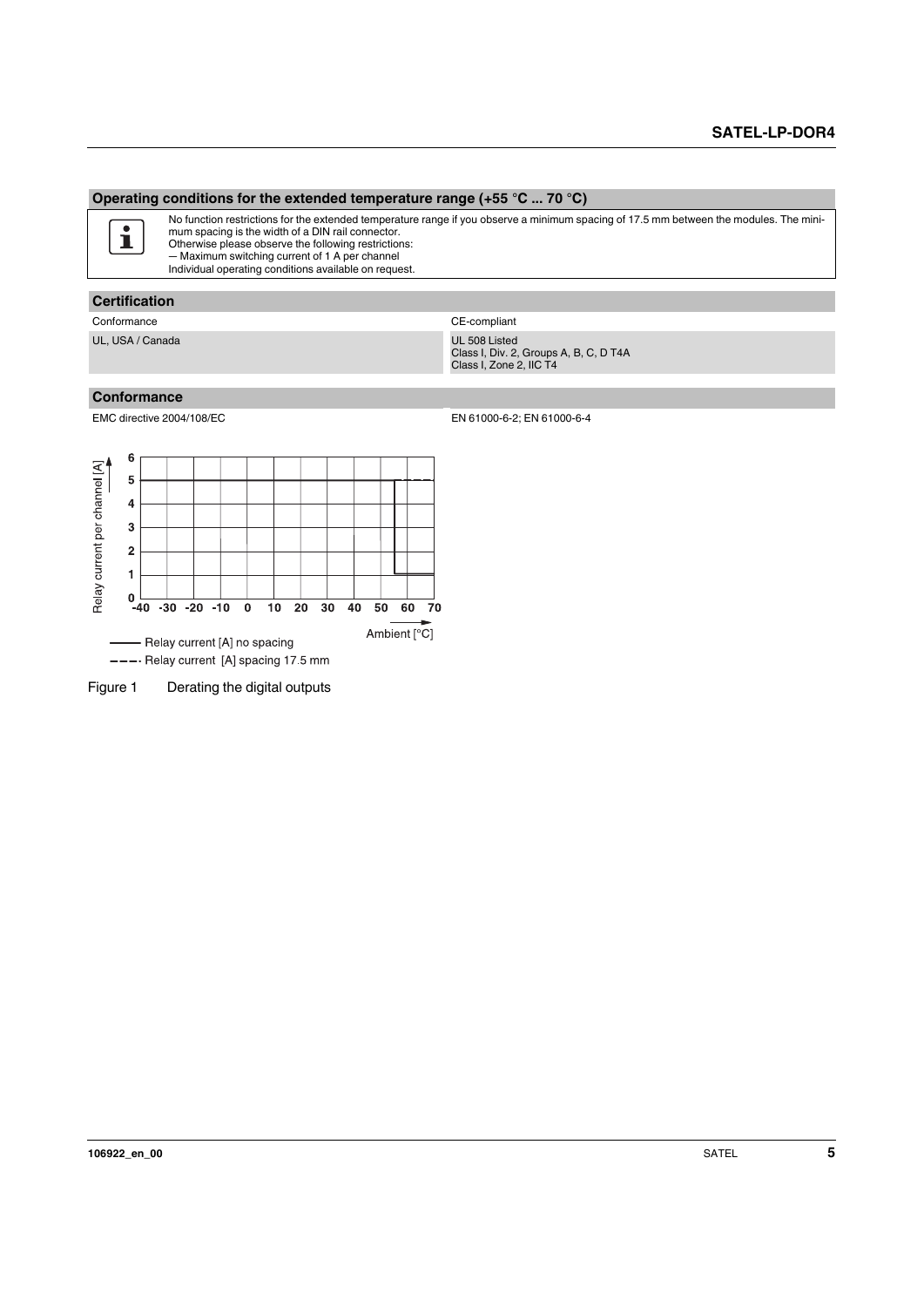## <span id="page-5-0"></span>**5 Safety regulations and installation notes**



#### **WARNING: Risk of electric shock**

During operation, certain parts of this device may carry hazardous voltages. Disregarding this warning may result in damage to equipment and/or serious personal injury.

- For applications with high operating voltages, ensure sufficient distance or insulation and provide shock protection.
- Provide a switch/circuit breaker close to the device, which is labeled as the disconnect device for this device or the entire control cabinet.
- Disconnect the device from all power sources during maintenance work and configuration (the device can remain connected to SELV or PELV circuits).
- The housing of the device provides a basic insulation against the neighboring devices, for 300 V eff. If several devices are installed next to each other, this has to be taken into account, and additional insulation has to be installed if necessary. If the neighboring device is equipped with basic insulation, no additional insulation is necessary.

#### <span id="page-5-1"></span>**5.1 Installation notes**



#### **WARNING:**

Observe the following safety notes when using the device.

- **•** Installation, operation, and maintenance may only be carried out by qualified electricians. Follow the installation instructions as described.
- **•** When installing and operating the device, the applicable regulations and safety directives (including national safety directives), as well as general technical regulations, must be observed. The technical data is provided in the package slip and on the certificates (conformity assessment, additional approvals where applicable).
- **•** The device must not be opened or modified. Do not repair the device yourself, replace it with an equivalent device. Repairs may only be carried out by the manufacturer. The manufacturer is not liable for damage resulting from violation.
- **•** The IP20 protection (IEC 60529/EN 60529) of the device is intended for use in a clean and dry environment. The device must not be subject to mechanical strain and/or thermal loads, which exceed the limits described.
- **•** To protect the device against mechanical or electrical damage, install it in a suitable housing with appropriate degree of protection as per IEC 60529.

#### <span id="page-5-2"></span>**5.2 UL Notes**

#### **INDUSTRIAL CONTROL EQUIPMENT FOR HAZARD-OUS LOCATIONS 45FP**

- A This equipment is suitable for use in Class I, Zone 2, IIC T4 and Class I, Division 2, Groups A, B, C,D T4A hazardous locations or non-hazardous locations only.
- B WARNING EXPLOSION HAZARD DO NOT DIS-CONNECT EQUIPMENT UNLESS POWER HAS BEEN SWITCHED OFF OR THE AREA IS KNOWN TO BE NON-HAZARDOUS.
- C WARNING EXPLOSION HAZARD SUBSTITU-TION OF COMPONENTS MAY IMPAIR SUITABILITY FOR CLASS 1, DIVISION 2.
- D These devices are open-type devices that are to be installed in an enclosure suitable for the environment that is only accessible with the use of a tool.
- E WARNING Exposure to some chemicals may degrade the sealing properties of materials used in relays within this device.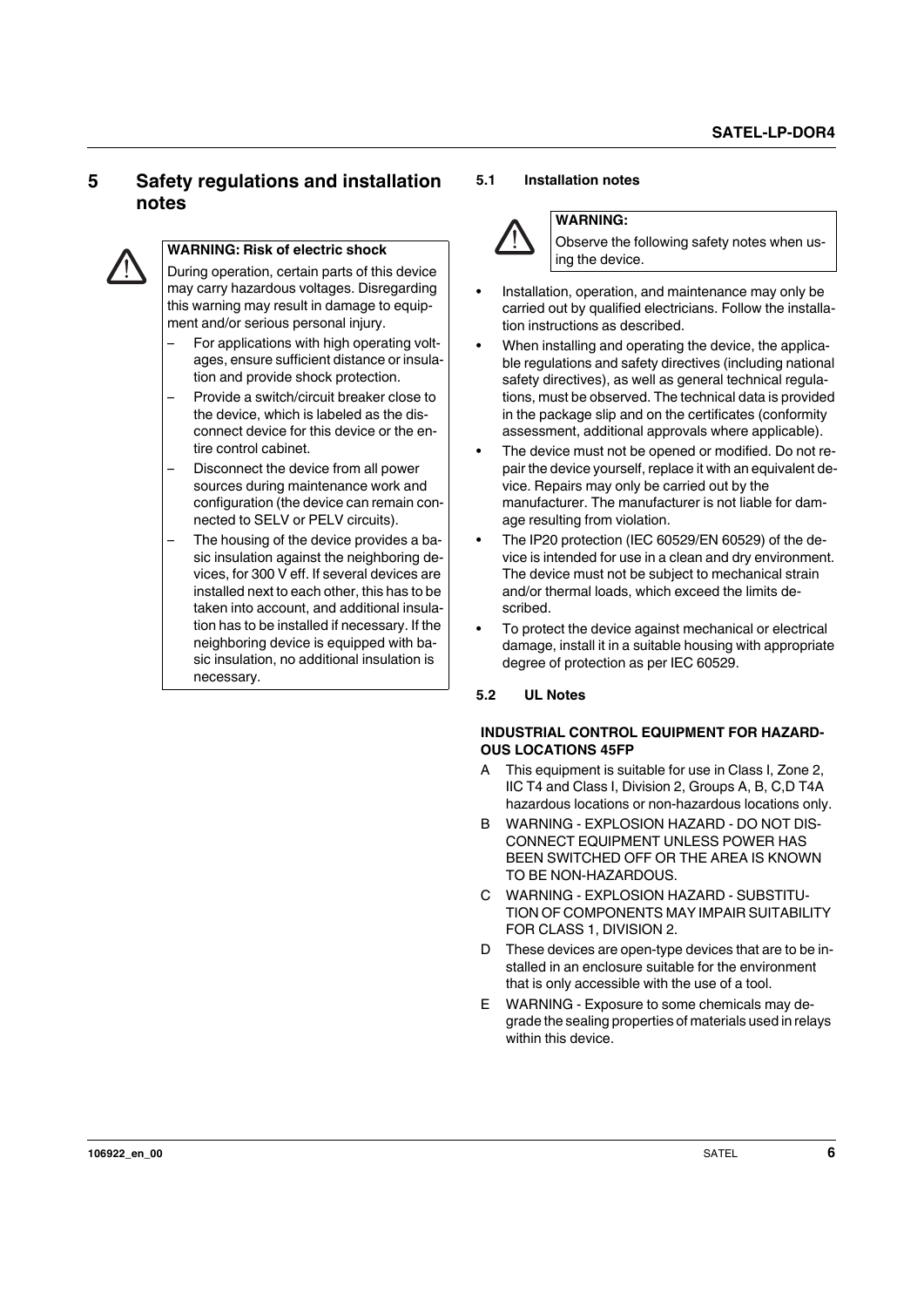## <span id="page-6-0"></span>**6 Installation**



### **NOTE: electrostatic discharge!**

The device contains components that can be damaged or destroyed by electrostatic discharge. When handling the device, observe the necessary safety precautions against electrostatic discharge (ESD) according to EN 61340-5-1 and IEC 61340-5-1.

#### <span id="page-6-1"></span>**6.1 Structure**



Figure 2 Function elements

| Pos.           | <b>Designation</b>                                                                    |
|----------------|---------------------------------------------------------------------------------------|
| 1              | Relay output 2 with PDT contact (floating)                                            |
| $\overline{2}$ | Relay output 1 with PDT contact (floating)                                            |
| 3              | DIP switches for configuring the output behavior<br>(hold/reset) of the relay outputs |
| 4              | White thumbwheel for setting the I/O-MAP address                                      |
| 5              | Connection option for TBUS DIN rail connector                                         |
| 6              | DIN rail                                                                              |
| $\overline{7}$ | Metal foot catch for DIN rail fixing                                                  |
| 8              | Relay output 3 with PDT contact (floating)                                            |
| 9              | Relay output 4 with PDT contact (floating)                                            |
| 10             | Status LEDs for the relay outputs DO1DO4                                              |
| 11             | ERR status LED, red (communication error)                                             |
| 12             | DAT status LED, green (BUS communication)                                             |
| 13             | PWR status LED, green (supply voltage)                                                |

#### <span id="page-6-2"></span>**6.2 Basic circuit diagram**



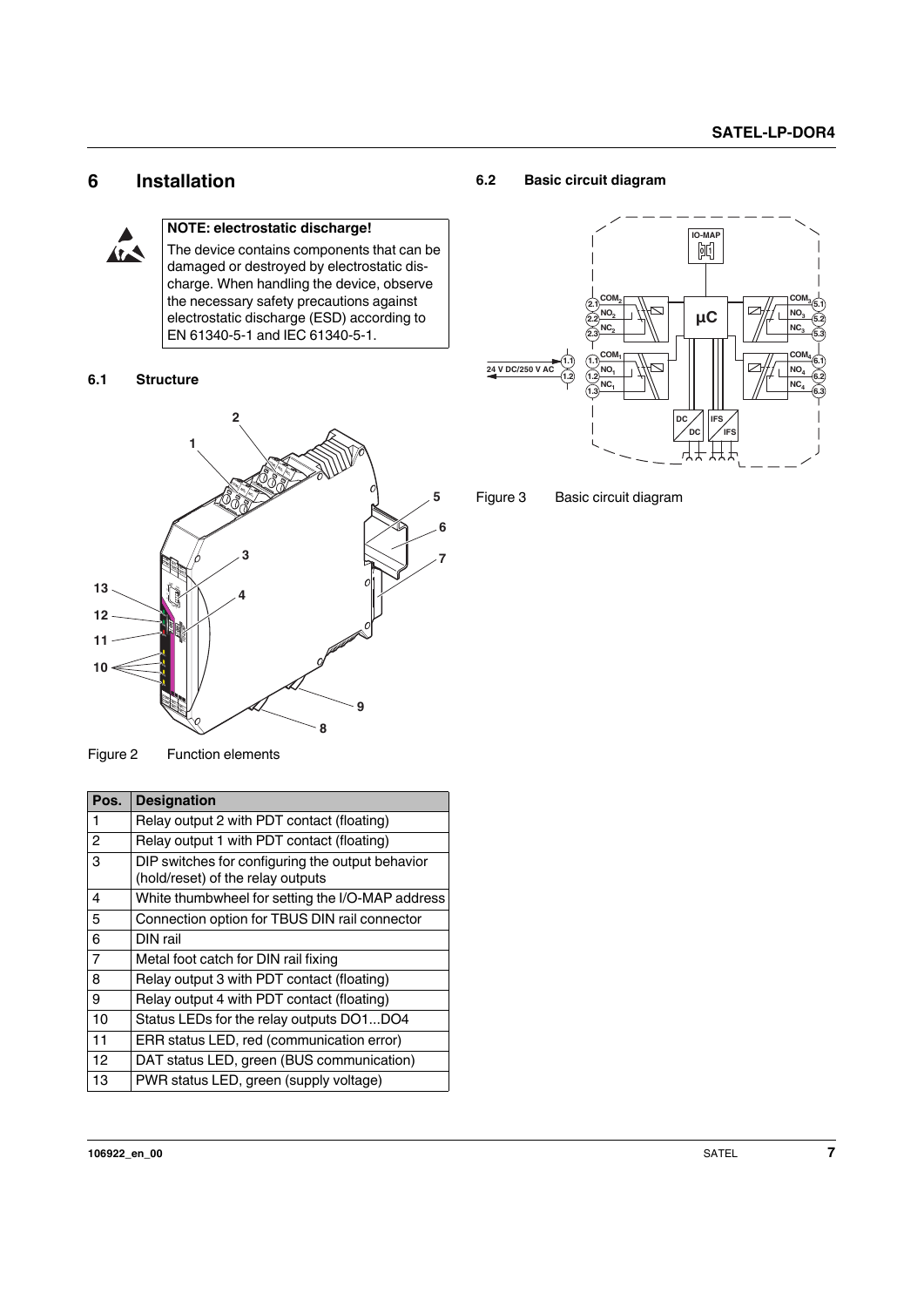#### <span id="page-7-0"></span>**6.3 Configuration**

The DIP switches on the front can be used to set the behavior of the outputs in the event of an error (e.g., interruption of the bus communication by interruption of the wireless connection).

For the digital outputs DO1 ... DO4 you can select the "reset" option (relay drops out = "RESET) or the "hold last valid value" option ("HOLD").



Figure 4 DIP switches

| OFF ON<br>$\frac{1}{2}$ $\frac{2}{3}$<br>Þ₿<br>$\overline{DP-1}$<br>L<br>L<br>L<br>L<br>$\frac{1}{\cos \theta} \frac{1}{100} \frac{1}{100} \frac{1}{100}$<br>Figure 4<br><b>DIP</b> switches |               |            |                   |            |     |  |  |  |  |
|----------------------------------------------------------------------------------------------------------------------------------------------------------------------------------------------|---------------|------------|-------------------|------------|-----|--|--|--|--|
|                                                                                                                                                                                              |               |            | <b>DIP switch</b> |            |     |  |  |  |  |
| <b>Output</b>                                                                                                                                                                                | Configuration | 1          | $\overline{2}$    | 3          | 4   |  |  |  |  |
| Digital OUT1                                                                                                                                                                                 | <b>RESET</b>  | <b>OFF</b> |                   |            |     |  |  |  |  |
| Digital OUT1                                                                                                                                                                                 | <b>HOLD</b>   | ON         |                   |            |     |  |  |  |  |
| Digital OUT2                                                                                                                                                                                 | <b>RESET</b>  |            | <b>OFF</b>        |            |     |  |  |  |  |
| Digital OUT2                                                                                                                                                                                 | <b>HOLD</b>   |            | ON                |            |     |  |  |  |  |
| Digital OUT3                                                                                                                                                                                 | <b>RESET</b>  |            |                   | <b>OFF</b> |     |  |  |  |  |
| Digital OUT3                                                                                                                                                                                 | <b>HOLD</b>   |            |                   | ON         |     |  |  |  |  |
| Digital OUT4                                                                                                                                                                                 | <b>RESET</b>  |            |                   |            | OFF |  |  |  |  |
| Digital OUT4                                                                                                                                                                                 | <b>HOLD</b>   |            |                   |            | ON  |  |  |  |  |

<span id="page-7-1"></span>**6.4 I/O MAP address in the SATEL-LP wireless system**



Figure 5 Thumb wheel

| Figure 5                         | Thumb wheel                                                                                                                                                                                                                                                                                                             |                                                                                                                                                                                                                                          |  |  |  |  |  |  |  |
|----------------------------------|-------------------------------------------------------------------------------------------------------------------------------------------------------------------------------------------------------------------------------------------------------------------------------------------------------------------------|------------------------------------------------------------------------------------------------------------------------------------------------------------------------------------------------------------------------------------------|--|--|--|--|--|--|--|
|                                  | Use the thumbwheel to set the I/O-MAP address. The exten-<br>sion module in the SATEL-LP wireless system is addressed<br>using the I/O-MAP address.<br>The following conditions must be met: On the entire wireless<br>network, addresses 1 to 99 (I/O MAP) (maximum) may be<br>assigned for the I/O extension modules. |                                                                                                                                                                                                                                          |  |  |  |  |  |  |  |
| <b>Thumbwheel</b>                | <b>Description</b>                                                                                                                                                                                                                                                                                                      |                                                                                                                                                                                                                                          |  |  |  |  |  |  |  |
|                                  |                                                                                                                                                                                                                                                                                                                         |                                                                                                                                                                                                                                          |  |  |  |  |  |  |  |
| $01 - 99$                        | I/O MAP address                                                                                                                                                                                                                                                                                                         |                                                                                                                                                                                                                                          |  |  |  |  |  |  |  |
| 0 <sub>0</sub>                   | Delivery state                                                                                                                                                                                                                                                                                                          |                                                                                                                                                                                                                                          |  |  |  |  |  |  |  |
| **. $1^*$ - $9^*$                | Setting not permitted                                                                                                                                                                                                                                                                                                   |                                                                                                                                                                                                                                          |  |  |  |  |  |  |  |
| $*1 - *9$                        | devices                                                                                                                                                                                                                                                                                                                 | Interface System slave address, for use<br>with other Interface System (IFS) master                                                                                                                                                      |  |  |  |  |  |  |  |
| Wireless module in I/O data mode |                                                                                                                                                                                                                                                                                                                         |                                                                                                                                                                                                                                          |  |  |  |  |  |  |  |
| at different stations.           |                                                                                                                                                                                                                                                                                                                         | The output device must be provided with the same I/O MAP<br>address as the assigned input device at the other wireless<br>station (I/O mapping). Output modules with the same<br>I/O MAP address may appear several times in the network |  |  |  |  |  |  |  |
| <b>Example:</b>                  |                                                                                                                                                                                                                                                                                                                         | I/O MAP address                                                                                                                                                                                                                          |  |  |  |  |  |  |  |
| SATEL-LP-DOR4                    |                                                                                                                                                                                                                                                                                                                         | 02                                                                                                                                                                                                                                       |  |  |  |  |  |  |  |

#### **Wireless module in I/O data mode**

| <b>Example:</b> | I/O MAP address |
|-----------------|-----------------|
| SATEL-LP-DOR4   | 02              |
| I SATEL-LP-DI4  | 02              |

Only the SATEL-LP-DI4 module can be assigned to the SATEL-LP-DOR4 module.

#### **Wireless module in PLC/Modbus RTU mode**

The I/O MAP address may only appear once in the network. Exception: Output modules with the same I/O MAP address may appear several times in the network at different stations.

The output data is saved in a Modbus memory map in the master wireless module. You can read or write the process data via the serial interface of the master wireless module  $(RAD-ID = 01)$  using the Modbus RTU commands (see Section 7).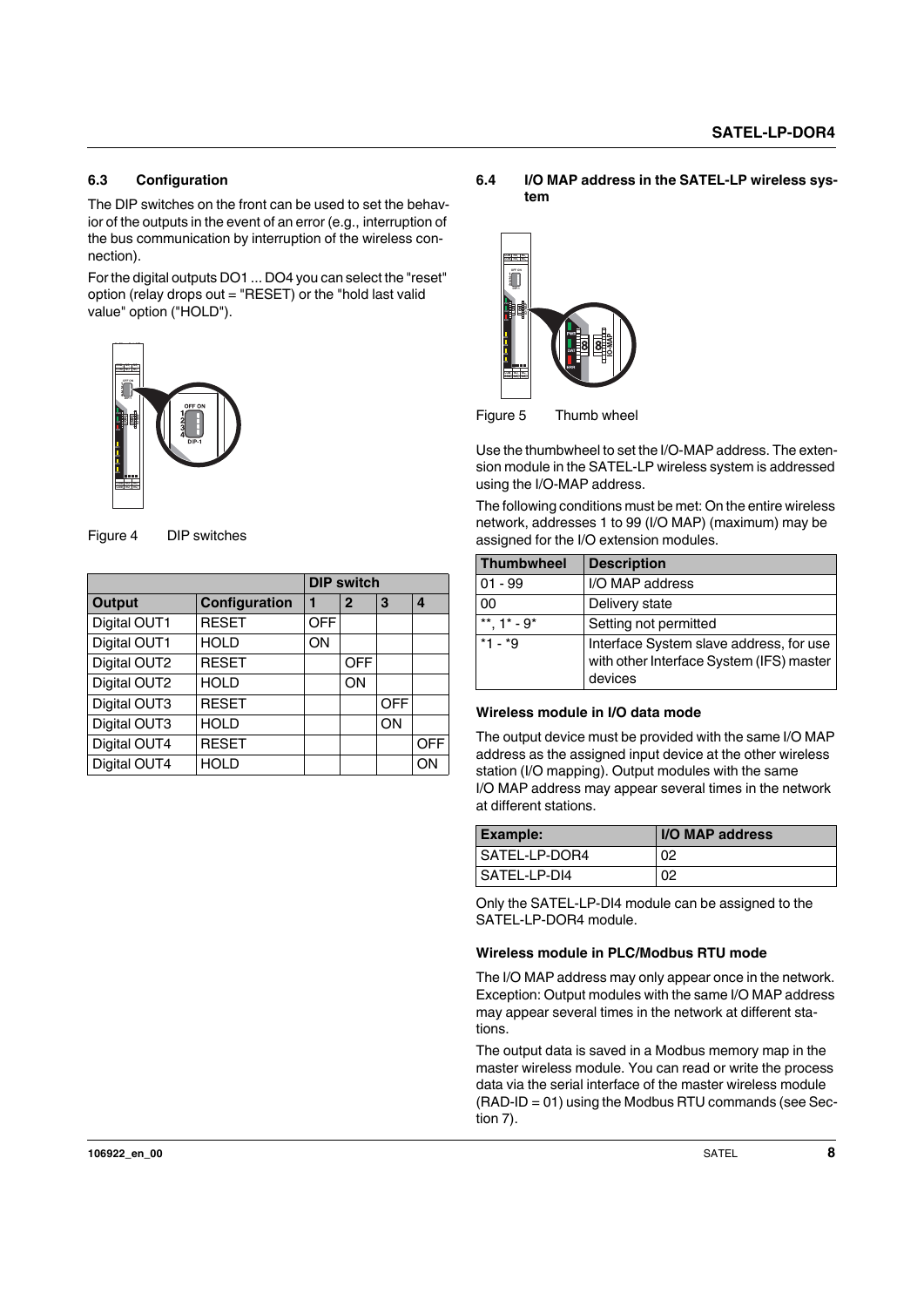#### <span id="page-8-0"></span>**6.5 Display and diagnostic elements**

The I/O extension module uses a total of seven LEDs to indicate the operating states.



#### **PWR LED**

- OFF No supply voltage
- ON Supply voltage OK

#### **DAT LED**

| Flashing | Configuration/addressing mode |
|----------|-------------------------------|
| OΝ       | Cyclic data communication     |

#### **ERR LED**

| 嗶                                  |                                        |                                                                                                                                                                                                                                    |
|------------------------------------|----------------------------------------|------------------------------------------------------------------------------------------------------------------------------------------------------------------------------------------------------------------------------------|
| Figure 6                           |                                        | Display and diagnostic elements                                                                                                                                                                                                    |
| <b>PWR LED</b><br><b>OFF</b><br>OΝ | No supply voltage<br>Supply voltage OK | The green PWR LED indicates the supply voltage status.                                                                                                                                                                             |
| <b>DAT LED</b><br>tus.             |                                        | The green DAT LED indicates the bus communication sta-                                                                                                                                                                             |
| OFF<br>Flashing<br>ON              | No communication                       | Configuration/addressing mode<br>Cyclic data communication                                                                                                                                                                         |
| <b>ERR LED</b><br>ing).            |                                        | The red ERR LED indicates the error status, e.g., no corre-<br>sponding output module found (e.g., incorrect address-                                                                                                              |
| <b>OFF</b><br>Flashing             | Slow<br>(1.4 Hz)                       | No error<br>I/O-MAP address changed                                                                                                                                                                                                |
|                                    | Fast<br>(2.8 Hz)                       | Wireless module in I/O data<br>mode<br>Missing input module,<br>no bus communication<br>Wireless module in<br><b>PLC/Modbus RTU mode</b><br>No Modbus communication (safe<br>state of outputs, depending on DIP<br>switch setting) |
| ΟN                                 |                                        | Critical internal error                                                                                                                                                                                                            |
| <b>DO1  DO4</b><br>ital outputs.   |                                        | The yellow DO1  DO4 LEDs indicate the status of the dig-                                                                                                                                                                           |

#### **DO1 ... DO4**

<span id="page-8-1"></span>The digital outputs of the extension module (1, 2, 8, 9 in Figure 2) are designed as floating relay contacts (PDT).

The digital outputs are electrically isolated (reinforced insulation) from one another, from the supply voltage (via the bus foot), and from other electronic components.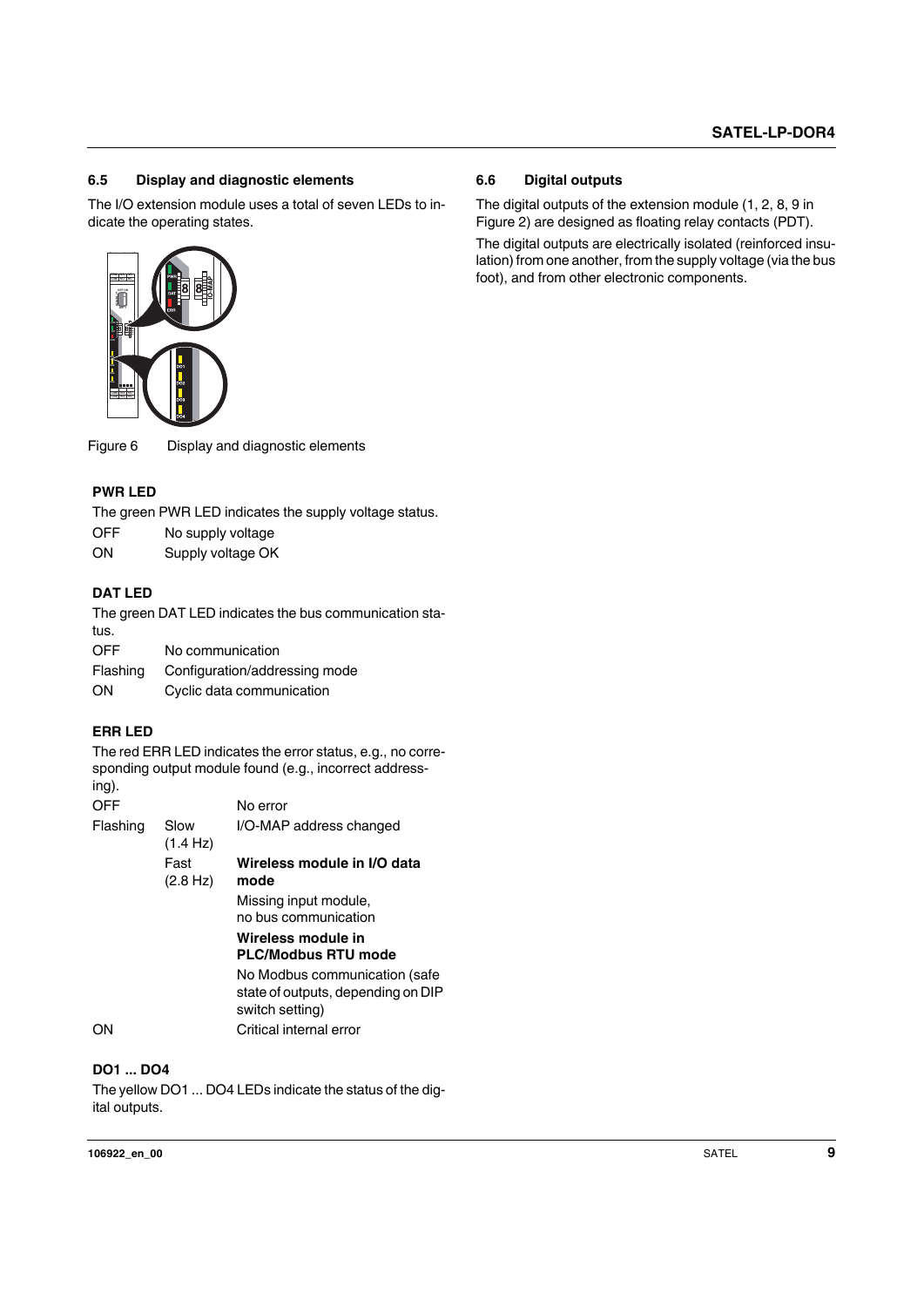#### <span id="page-9-0"></span>**6.7 Assembly/removal**

#### **Connection station with I/O extension modules**

Up to 32 different I/O extension modules can be connected to every wireless module via the DIN rail connector (see accessories). Data is transmitted and power is supplied to the I/O extension modules via the bus foot.



Figure 7 SATEL-LP connection station with up to 32 I/O extension modules

The I/O extension modules must only be  $\mathbf{i}$ mounted to the right of the wireless module.

**To mount on the DIN rail connector, proceed as follows:**



When using the device in a connection station, use the 17.5 mm wide DIN rail connector supplied. Only use the DIN rail connector in connection with 24 V DC devices.

- **•** Connect the DIN rail connectors together for a connection station.
- **•** Push the connected DIN rail connectors into the DIN rail.
- **•** Place the device onto the DIN rail from above. Ensure the device and DIN rail connector are aligned correctly.
- **•** Holding the device by the housing cover, carefully push the device towards the mounting surface so that the device bus connector is securely fixed onto the DIN rail connector.
- **•** Once the snap-on foot has been audibly snapped onto the DIN rail, check that it is fixed securely. The device is only mechanically secured via the DIN rail.
- **•** Connect the desired number of I/O extension modules to the wireless module via the DIN rail connector.
- **•** Install the device in suitable housing to meet the requirements for the protection class.
- **•** During startup, check that the device is operating, wired, and marked correctly.

#### **To remove, proceed as follows:**

- **•** Use a suitable screwdriver to release the locking mechanism on the snap-on foot of the device.
- **•** Hold onto the device by the housing cover and carefully tilt it upwards.
- **•** Carefully lift the device off the DIN rail connector and the DIN rail.

Figure 8 Mounting and removing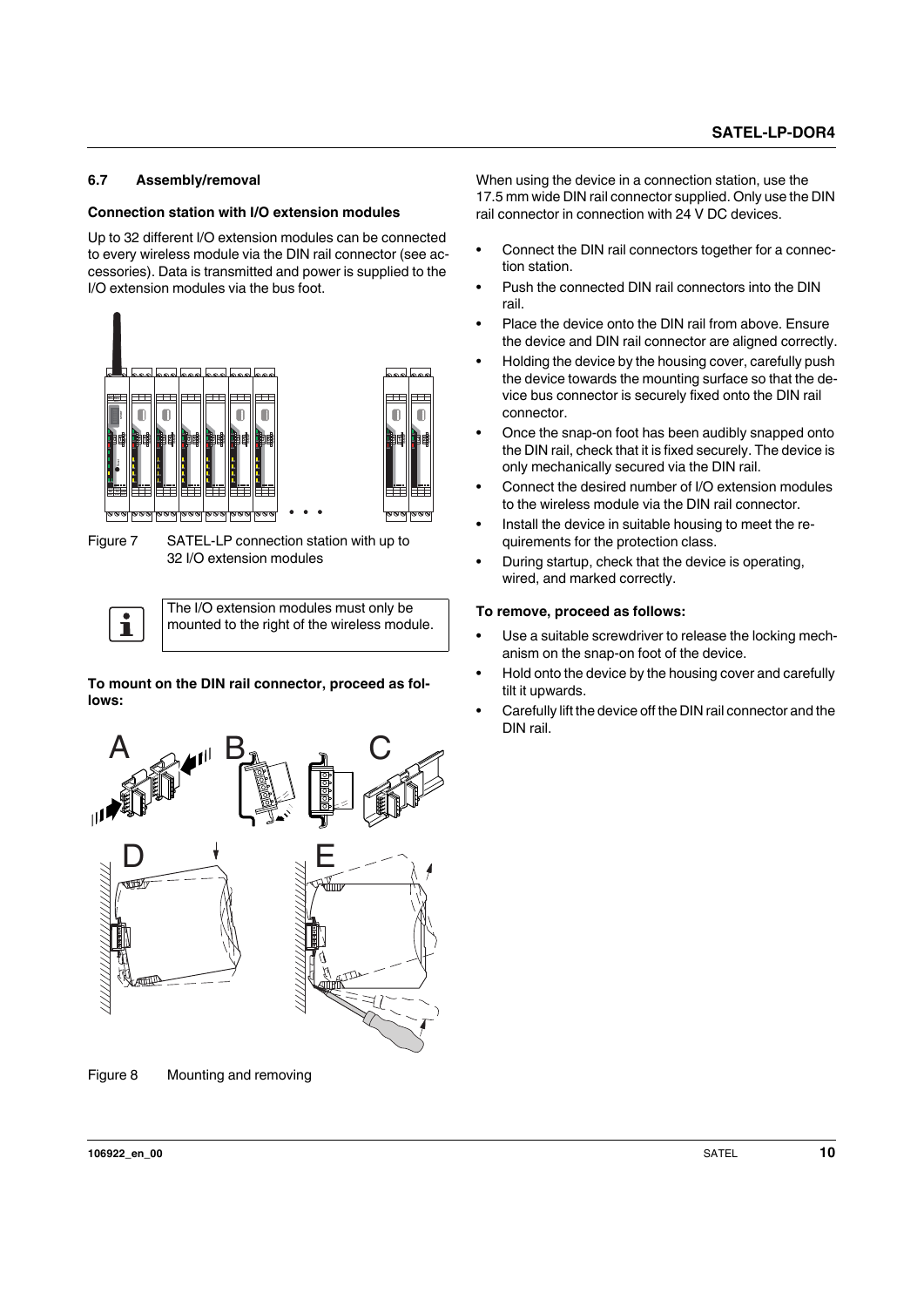#### <span id="page-10-0"></span>**6.8 Connecting the cables**



Figure 9 Connecting the cables

- **•** Crimp ferrules to the wires. Permissible cable cross section: 0.2...2.5 mm².
- **•** Insert the wire with ferrule into the corresponding connection terminal block.
- **•** Use a screwdriver to tighten the screw in the opening above the connection terminal block. Tightening torque: 0.6 Nm